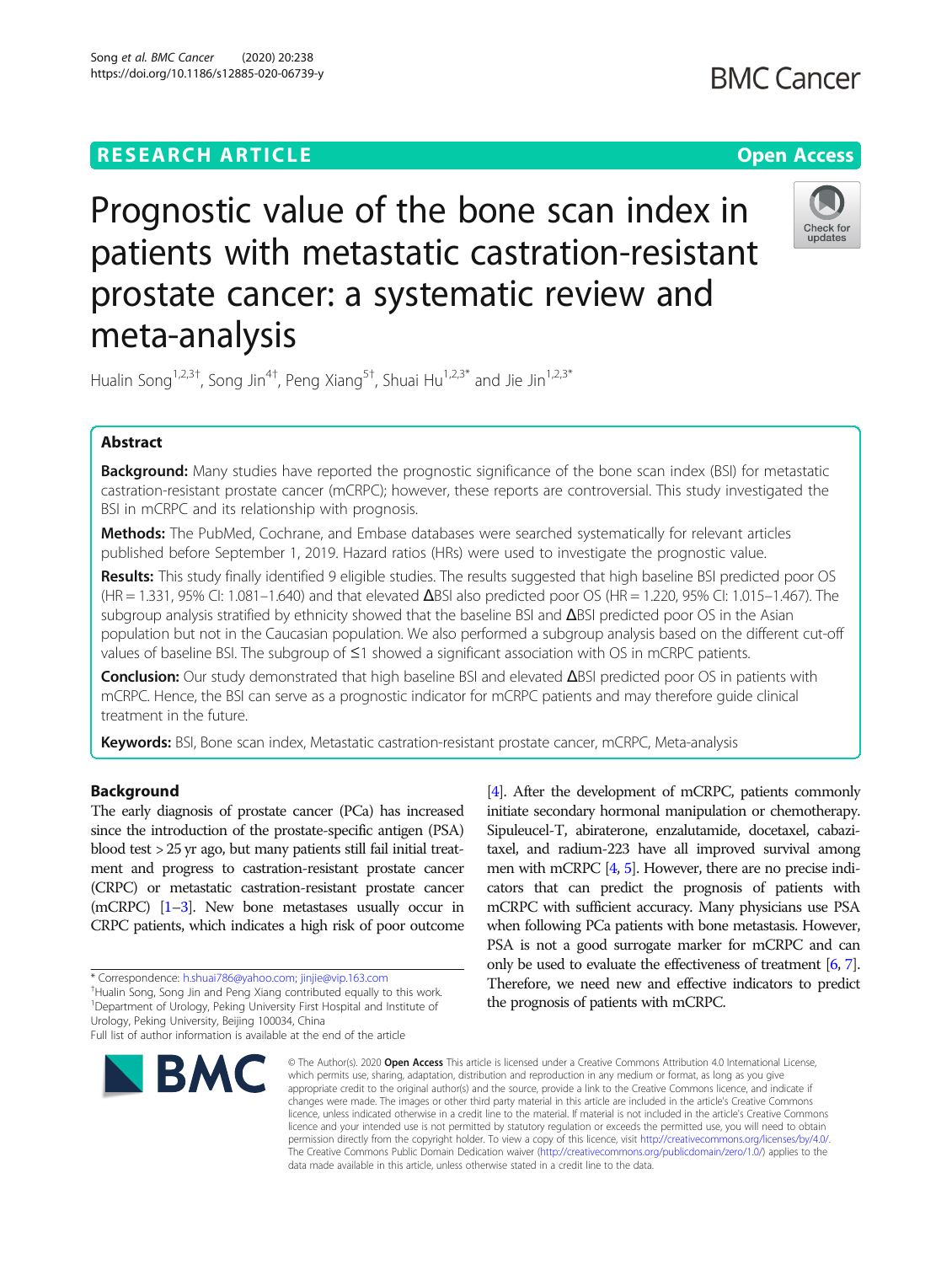Bone scintigraphy (BS) is a widely used method to assess metastatic spread within the skeleton, but previously, there was a lack of standardization in its analysis. The bone scan index (BSI) is a kind of bone scan interpretation that estimates the quantitative bone metastasis burden [\[8](#page-6-0), [9](#page-6-0)], which was originally calculated by individual bone scan readings. The BSI was originally reported in 1998 as an imaging biomarker for bone metastatic prostate cancer [\[8\]](#page-6-0). Later, an automated BSI was developed with the use of computer-assisted diagnosis software, making the assessment of metastatic spread more objective and comparable [[9](#page-6-0)–[11](#page-6-0)]. The BSIs subsequently included and analysed in this study are all automated BSIs. Many studies have recently shown that BSI progression or a change in BSI (ΔBSI) during treatment was strongly associated with worse OS in men with mCRPC [[9,](#page-6-0) [12](#page-6-0), [13](#page-6-0)]. Due to differences in study design, sample size, and other factors, the research on the BSI in mCRPC patients has reported some conflicting results. Therefore, it is time to perform a systematic meta-analysis to understand the prognostic value of BSI in patients with mCRPC.

In this study, we evaluated the prognostic role of the baseline BSI and BSI changes in terms of overall survival (OS) in patients with mCRPC by pooling the available outcome data.

### Methods

# Search strategy

We conducted this meta-analysis using a wellrecognized protocol based on the Preferred Reporting Items for Systematic Reviews and Meta-Analyses (PRISMA) [\[14](#page-6-0)]. The PubMed, Cochrane, and Embase databases were searched systematically for relevant articles published before September 1, 2019. We searched for keywords as follows: "castration-resistant prostate cancer" or "metastatic castration-resistant prostate cancer" or "CRPC" or "mCRPC" and "bone scan index" or "BSI" and "prognosis" or "survival" or "outcome". All of the included documents were published in English.

# Inclusion and exclusion criteria

All included articles met the following criteria: 1) the baseline BSI and  $\Delta$ BSI were used to predict OS; 2) all patients were diagnosed with mCRPC; and 3) hazard ratios (HRs) and 95% confidence intervals (CIs) could be obtained from the article.

The exclusion criteria were as follows: 1) articles published in languages other than English; 2) animal studies; 3) studies with incomplete data; and 4) duplicate publications.

#### Data extraction

The data were independently evaluated by two reviewers, and if there were inconsistencies, the reviewers discussed them together with the participation of a third author. We assessed the quality of selected items on the basis of the Newcastle-Ottawa Scale (NOS) [\[15\]](#page-6-0). A high-quality study was indicated by a score of six or higher. The following information was recorded for each study: first author, year of publication, country of origin, number of patients, cut-off value, HR for survival (OS), and follow-up time.

#### Statistical analysis

The statistical analysis was conducted with Stata SE14.0 (Stata Corp LP, USA). HRs and 95% CIs were applied to evaluate the relationships between baseline BSI and OS and between ΔBSI and OS. We used the chi-square test and  $I^2$  statistic (100% × [(Q-df)/Q]) to evaluate inter-study heterogeneity  $[14, 15]$  $[14, 15]$  $[14, 15]$ , and a value of P (heterogeneity) < 0.05 or  $I^2$  > 50% was considered statistically significant. When the value of P (heterogeneity) is  $> 0.05$  or  $I^2$  is < 50%, we choose to use the fixed effects model; otherwise, we choose to use the random effects model. Subgroup analysis were based on ethnicity, divided into Asian and Caucasian populations, and cut-off values for baseline BSI, divided into the ≤1 population and the > 1 population. Sensitivity analysis was performed to evaluate the stability of the baseline BSI and ΔBSI results for OS. The cut-off of the baseline BSI in this analysis was selected based on the cut-off used in the literature included in the study. We chose to use a funnel chart to measure publication bias.  $P < 0.05$  indicates statistical significance.

# **Results**

#### Study characteristics

The search strategy of the current meta-analysis identified a total of 116 studies. Overall, 87 records, identified as irrelevant by title and abstract screening, were excluded, and the full text articles of the remaining 29 records, which investigated the relationship between BSI and survival outcomes of mCRPC patients, were evaluated. According to our inclusion and exclusion criteria, 9 studies [\[16](#page-6-0)–[24](#page-6-0)] were eligible and eventually included in our meta-analysis. The flowchart of our study is shown in Fig. [1](#page-2-0). The major characteristics of these studies are summarized in Table [1](#page-2-0). The number of participants in each study ranged from 31 to 144, for a total of 567 patients. The cut-off value to distinguish high BSI from low BSI was set from 1 to 5 (Table [1](#page-2-0)). The median follow-up periods ranged from 4 to 40 months.

# Prognostic value of baseline BSI and ΔBSI for OS in mCRPC patients

The association between baseline BSI and ΔBSI for OS in mCRPC patients was estimated by pooled HRs, and 95% CIs are shown in Table [2](#page-3-0). All HR data were derived from the results of multivariate analysis, and the results showed that high baseline BSI predicted poor OS (HR = 1.331, 95% CI: 1.081–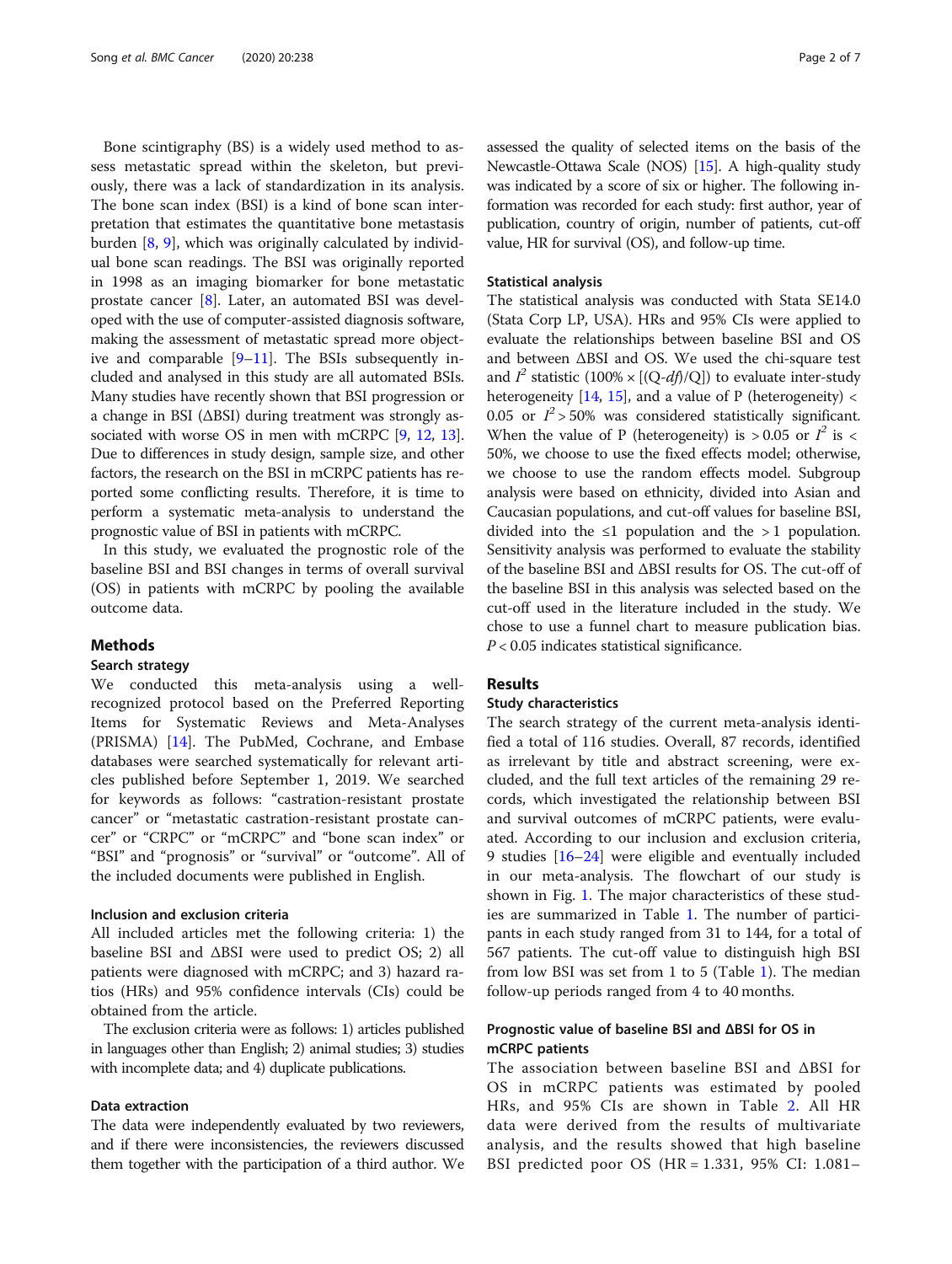<span id="page-2-0"></span>

Table 1 Main characteristics of included studies

| Study               | Year | Ethnicity | Model        | No. of patients | Median age | Median follow-up | Cut-off % | Analysis                  | <b>NOS</b> |
|---------------------|------|-----------|--------------|-----------------|------------|------------------|-----------|---------------------------|------------|
|                     |      |           |              |                 |            |                  |           |                           |            |
| Yozo Mitsui         | 2012 | Asian     | multivariate | 42              | 73         | 40               | 3         | Baseline BSI, ABSI        |            |
| Andrew J. Armstrong | 2014 | Caucasian | multivariate | 85              |            | 24               |           | Baseline BSI, <b>ABSI</b> | 6          |
| Yasuhide Miyoshi    | 2016 | Asian     | multivariate | 40              | 75.5       | L,               |           | Baseline BSI              |            |
| Koichi Uemura       | 2016 | Asian     | multivariate | 41              | 73         | 17.7             |           | Baseline BSI              |            |
| Mariana Reza        | 2016 | Caucasian | multivariate | 104             | 72         | 13               | -         | <b>ABSI</b>               | 6          |
| Ajjai Alva          | 2017 | Caucasian | multivariate | 144             | 71.8       | 9                | 5         | Baseline BSI              | 6          |
| Koichi Uemura       | 2018 | Asian     | multivariate | 48              | 71.2       | 10               |           | Baseline BSI              | 6          |
| Suguru Kadomoto     | 2019 | Asian     | multivariate | -31             | 70         | 29               | 1.797     | Baseline BSI, <b>ABSI</b> |            |
| Yasuhide Miyoshi    | 2019 | Asian     | multivariate | 32              | 70.7       | 4                | -         | <b>ABSI</b>               | 6          |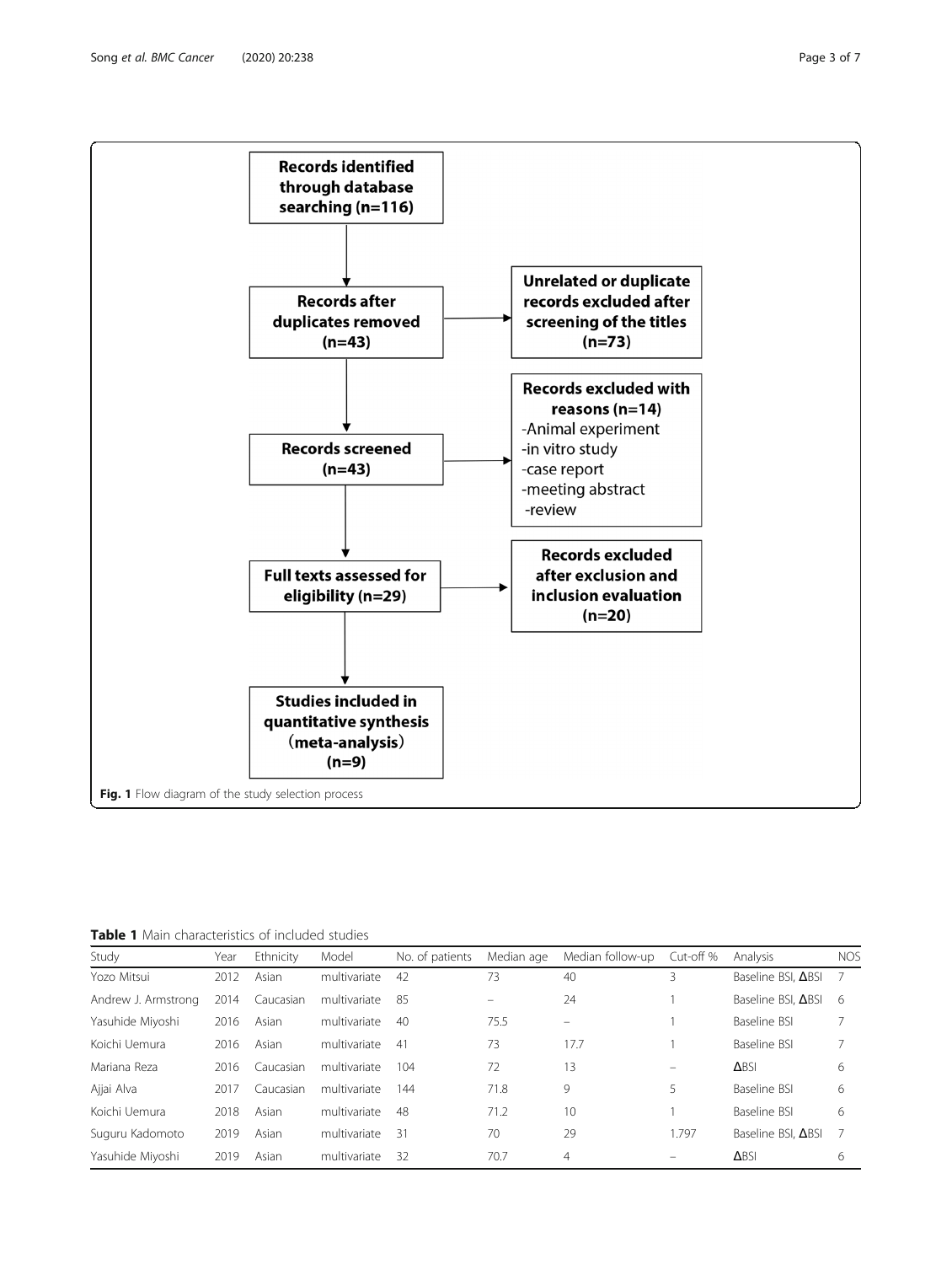<span id="page-3-0"></span>Table 2 Meta-analysis of baseline BSI, ΔBSI and subgroup for OS

| Stratified analysis | Subgroup  | No. of studies | P (heterogeneity) | $\vert^{2}$ (%) | Effect model | <b>HR</b> | (95% CI)        | $P$ -value | Begg's test |
|---------------------|-----------|----------------|-------------------|-----------------|--------------|-----------|-----------------|------------|-------------|
| Baseline BSI        | Overall   |                | 0.001             | 72.4            | Random       | 1.331     | 1.081-1.640     | 0.007      | 0.764       |
| Ethnicity           | Caucasian | 2              | 0.009             | 85.3            | Random       | 1.102     | $0.906 - 1.339$ | 0.331      |             |
|                     | Asian     |                | 0.485             | 0               | Random       | .688      | 1.297-2.197     | < 0.001    |             |
| Cut-off             | $\leq$ 1  | 6              | 0.274             | 22.8            | Random       | 1.33      | 1.072-1.650     | 0.009      |             |
|                     | >1        | 3              | 0.009             | 78.9            | Random       | 1.489     | $0.852 - 2.604$ | 0.162      |             |
| <b>ABSI</b>         | Overall   | 5              | 0.027             | 63.4            | Random       | 1.22      | 1.015-1.467     | 0.034      | 0.462       |
| Ethnicity           | Caucasian | 2              | 0.097             | 63.7            | Random       | 1.099     | $0.950 - 1.272$ | 0.204      |             |
|                     | Asian     | 3              | 0.377             | 0               | Random       | 1.49      | 1.137-1.954     | 0.004      |             |

1.640,  $P = 0.007$ , Fig. 2a) and that elevated  $\triangle BSI$ also predicted poor OS (HR = 1.220, 95% CI: 1.015– 1.467,  $P = 0.007$ , Fig. 2b).

#### Subgroup analysis

In subgroup analysis stratified by ethnicity, the baseline BSI predicted poor OS in the Asian population (HR = 1.688, 95% CI: 1.297–2.197, P < 0.001, Fig. [3a](#page-4-0)) but not in the Caucasian population  $(HR = 1.102, 95\%)$ CI: 0.906-1.[3](#page-4-0)39,  $P = 0.331$ , Fig. 3a). In subgroup analysis stratified by cut-off value, the baseline BSI predicted poor OS in the  $\leq 1$  population (HR = 1.330, 95% CI: 1.072-1.650,  $P = 0.009$ , Fig. [3](#page-4-0)b) but not in the  $> 1$  population (HR = 1.489, 95% CI: 0.852–2.604,  $P = 0.162$ , Fig. [3](#page-4-0)b). In subgroup analysis stratified by ethnicity, the ΔBSI predicted poor OS in the Asian population (HR = 1.49, 95% CI: 1.137–1.954, P = 0.004, Fig. [3c](#page-4-0)) but not in the Caucasian population  $(HR =$ 1.099, 95% CI: 0.950–1.272,  $P = 0.204$ , Fig. [3](#page-4-0)c).

## Publication bias

Funnel plots of the meta-analysis of baseline BSI (Fig. [4a](#page-4-0)) and ΔBSI (Fig. [4b](#page-4-0)) for OS were evaluated for

publication bias. Begg's test evaluated the potential publication bias and is shown in Table 2. The funnel plots and Begg's test for OS indicated no obvious publication bias.

#### Sensitivity analysis

A sensitivity analysis was performed to evaluate the stability of the results and to reduce the effect of the individual studies on the final conclusions. The test suggested that the pooled result of OS for baseline BSI (Fig. [5](#page-5-0)a) and  $\Delta$ BSI (Fig. 5b) did not tend to change when an individual study was excluded.

# **Discussion**

Because more than 80% of patients with mCRPC develop bone metastases  $[25, 26]$  $[25, 26]$  $[25, 26]$ , the accurate evaluation of these patients is important in assessing prognosis. However, PSA, which is commonly used in clinical practice, is not a good predictor of the clinical prognosis of mCRPC [\[6](#page-5-0), [7](#page-5-0)]. Therefore, some molecular markers with higher sensitivity and specificity require further discussion.

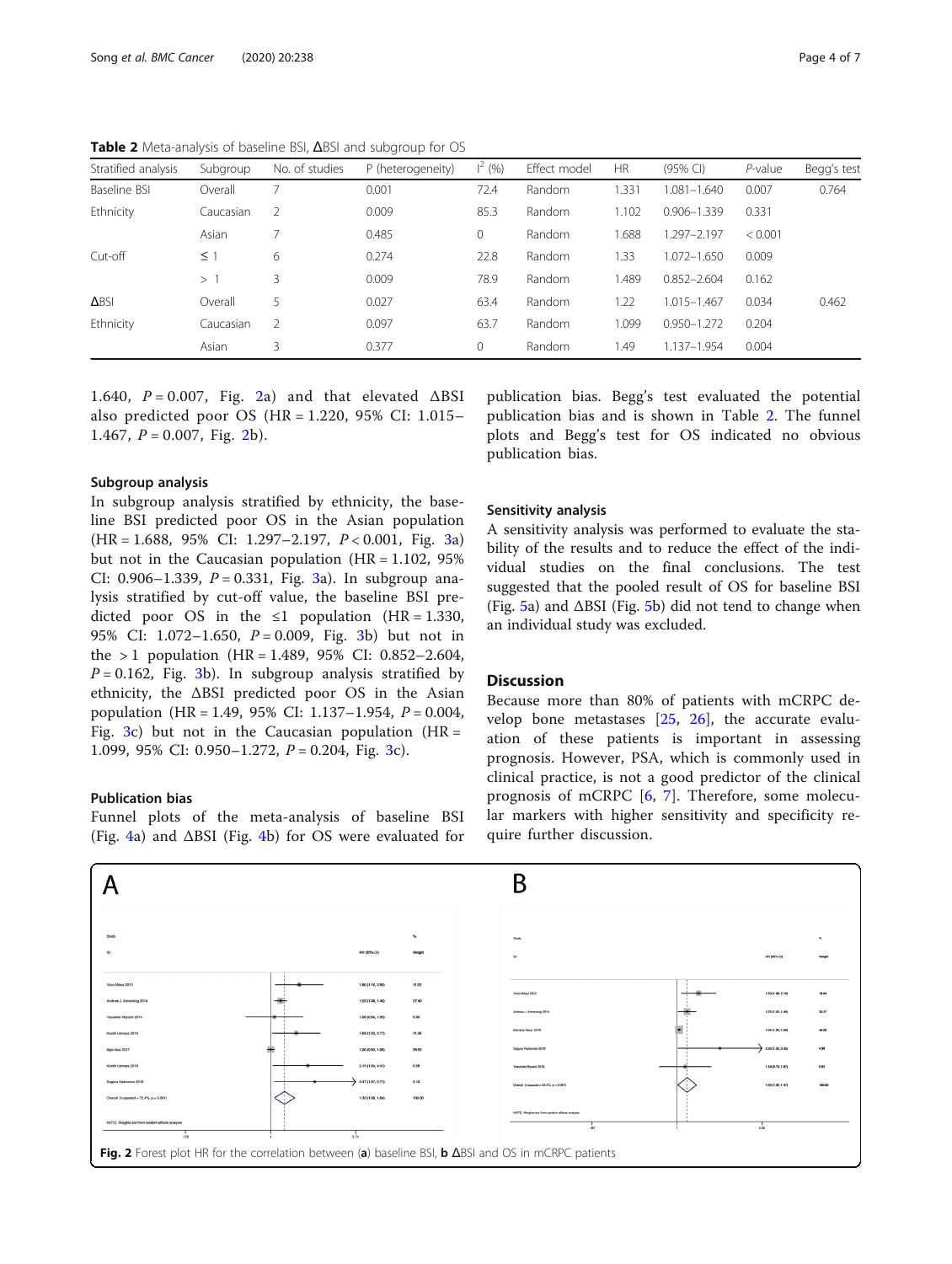<span id="page-4-0"></span>

Many studies have recently shown that BSI progression or a reduction in BSI during treatment was strongly associated with worse OS in men with mCRPC [\[9](#page-6-0), [12](#page-6-0), [13,](#page-6-0) [27\]](#page-6-0). Among patients receiving taxane chemotherapy, patients with a BSI < 3% had a longer survival time than patients with mCRPC with a BSI ≥3% [[21\]](#page-6-0). Among patients receiving docetaxel for mCRPC, patients with a  $BSI \leq 1\%$  survived longer than patients with a BSI greater than 1% [[19](#page-6-0)]. We performed this meta-analysis because the results from the various studies were inconsistent.

We report a systematic review of 567 patients included in 9 studies. The results showed that a high baseline BSI and elevated ΔBSI were significantly associated with poor OS among patients with mCRPC. Li et al. conducted a meta-analysis [\[28](#page-6-0)] to research the correlation between the baseline BSI and metastatic prostate cancer (mPCa) prognosis, but the results only showed that the baseline BSI was not associated with OS among patients in a subgroup of mCRPC. Our results are not consistent with those of the aforementioned study. Unfortunately,

the researchers who conducted the aforementioned study did not analyse the association between ΔBSI and OS in mCRPC patients. However, regarding ΔBSI, this study systematically estimated the relationship between ΔBSI and the OS of patients with mCRPC.

Population grouping analysis is a serious problem, and it may lead to the evidence related to diseases not being very reliable, suggesting that the environment and the different races have different impacts [[29\]](#page-6-0). In our study, the subgroup analysis stratified by ethnicity showed that the baseline BSI and ΔBSI predicted poor OS in the Asian population but not in the Caucasian population. This is a noteworthy result, which may indicate that different races are not the same in terms of BSI performance. Different studies have used slightly different cutoffs for baseline BSI, which may affect our final results. To further explore the impact of the cut-off value, we performed a subgroup analysis based on the different cut-off values of baseline BSI. The subgroup of  $\leq 1$ showed a significant association with OS in mCRPC

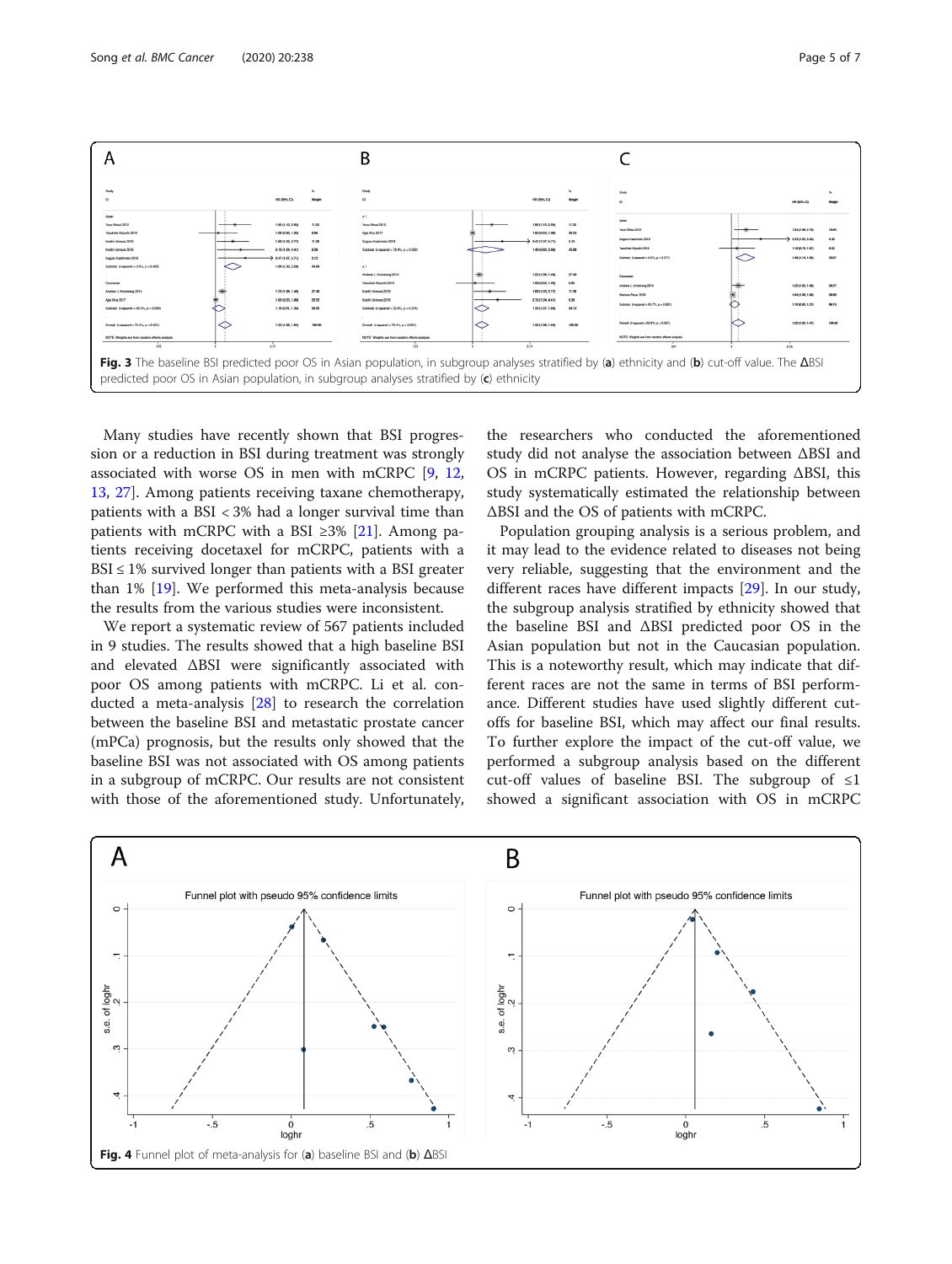<span id="page-5-0"></span>

patients. This suggests that the cut-off value we should choose in future research in this area is less than or equal to 1, rather than higher cut-off values.

We should and must acknowledge that there are some limitations in this study. First, the cut-off criteria to determine the positive or negative baseline BSI were inconsistent in different studies, which may potentially contribute to heterogeneity. Therefore, a more unified standard should be defined in the future, and we suggest that the cut-off value should be less than or equal to 1. Second, the number of people included in this study is limited. Therefore, large-scale multicentre studies are needed to obtain more accurate results. Finally, studies with positive results are more likely to be published than studies with negative results, which may lead to publication bias, although no such bias was found in this analysis [\[30\]](#page-6-0).

# Conclusions

Our meta-analysis suggests that a high baseline BSI and elevated ΔBSI predicted poor OS among patients with mCRPC. Hence, the BSI can serve as a prognostic indicator for mCRPC patients and may therefore guide clinical treatment in the future. More large-scale clinical trials should be performed to further validate this conclusion.

#### Abbreviations

BSI: Bone scan index; mCRPC: metastatic castration resistant prostate cancer; HR: Hazard ratios; CI: Confidence interval; NOS: Newcastle-Ottawa Scale; OS: Overall survival; mPCa: metastatic prostate cancer

#### Acknowledgments

Not applicable.

#### Authors' contributions

HS designed and drafted the manuscript. SJ collected data. PX performed the analysis. SH and JJ was involved in research design, data interpretation, supervision of the analysis. All authors read and approved the final manuscript.

### Funding

Not applicable.

#### Availability of data and materials

The datasets used and analyzed in the present study are available from the corresponding author upon reasonable request.

#### Ethics approval and consent to participate

Not applicable.

#### Consent for publication

Not applicable.

#### Competing interests

The authors declare that they have no competing interests.

#### Author details

<sup>1</sup>Department of Urology, Peking University First Hospital and Institute of Urology, Peking University, Beijing 100034, China. <sup>2</sup>National Research Center for Genitourinary Oncology, Beijing, China. <sup>3</sup>Beijing Key Laboratory of Urogenital Diseases (male), Molecular Diagnosis and Treatment Center, Beijing, China. <sup>4</sup>Department of Urology, Beijing Tsinghua Changgung Hospital, Tsinghua University, Beijing, China. <sup>5</sup>Department of Urology, Beijing Tongren Hospital, Capital Medical University, Beijing, China.

#### Received: 12 November 2019 Accepted: 12 March 2020 Published online: 20 March 2020

#### References

- Joniau S, Briganti A, Gontero P, Gandaglia G, Tosco L, Fieuws S, Tombal B, Marchioro G, Walz J, Kneitz B, Bader P, Frohneberg D, Tizzani A, Graefen M, van Cangh P, Karnes RJ, Montorsi F, Van Poppel H, Spahn M. Stratification of high-risk prostate cancer into prognostic categories: a European multiinstitutional study. Eur Urol. 2015;67(1):157–64.
- 2. Small EJ, Vogelzang NJ. Second-line hormonal therapy for advanced prostate cancer: a shifting paradigm. J Clin Oncol. 1997;15(1):382–8.
- 3. Oh WK, Kantoff PW. Management of hormone refractory prostate cancer: current standards and future prospects. J Urol. 1998;160(4):1220–9.
- 4. Sartor O, de Bono JS. Metastatic prostate Cancer. N Engl J Med. 2018;378(7):645–57.
- 5. Agarwal N, Di Lorenzo G, Sonpavde G, Bellmunt J. New agents for prostate cancer. Ann Oncol. 2014;25(9):1700–9.
- 6. Scher HI, Morris MJ, Basch E, Heller G. End points and outcomes in castration-resistant prostate cancer: from clinical trials to clinical practice. J Clin Oncol. 2011;29(27):3695–704.
- 7. Izumi K, Lin WJ, Miyamoto H, Huang CK, Maolake A, Kitagawa Y, Kadono Y, Konaka H, Mizokami A, Namiki M. Outcomes and predictive factors of